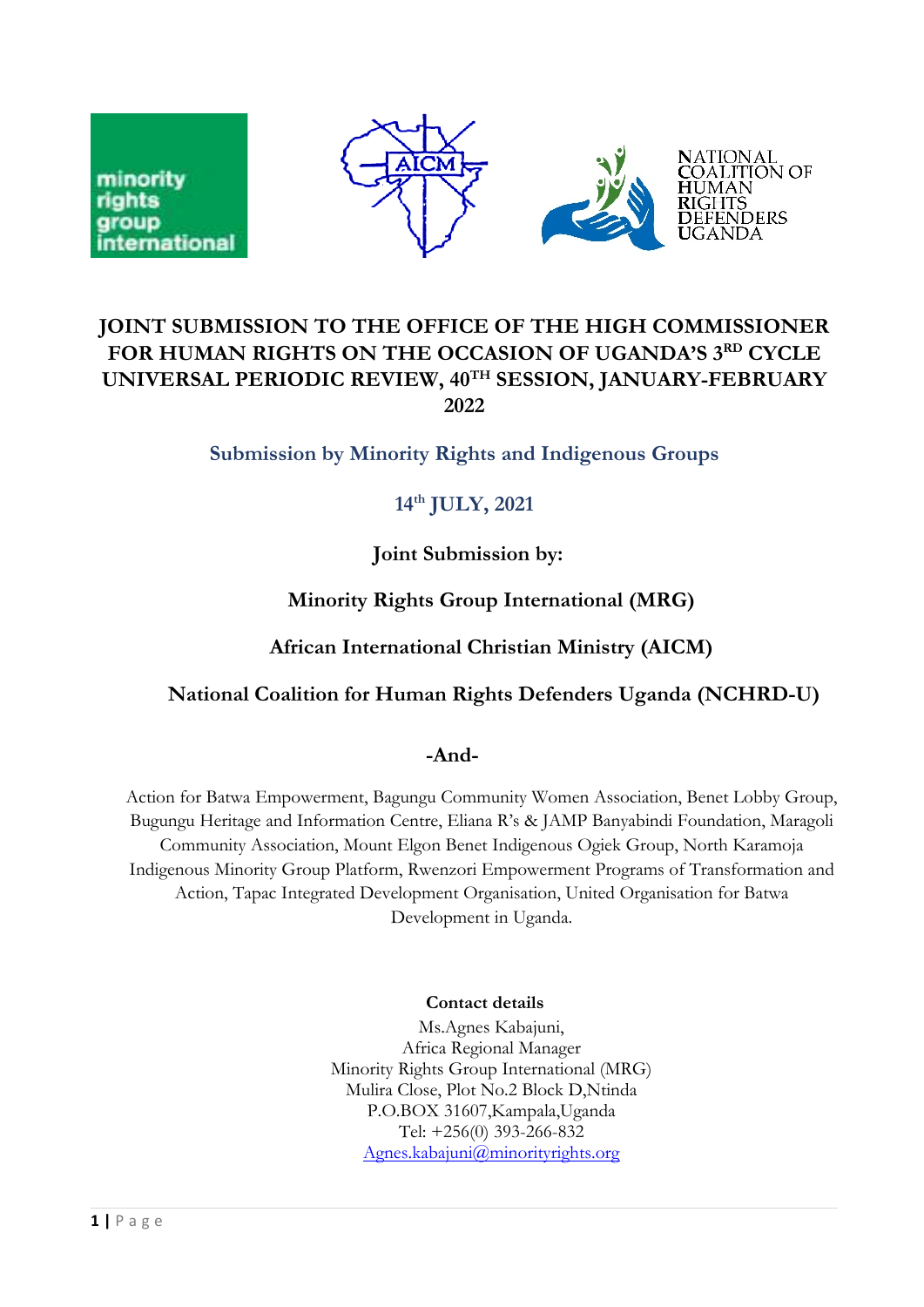# **SECTION I: INTRODUCTION**

#### **About the Submitting NGOs**

- **1.1** This report is <sup>a</sup> culmination of joint efforts and data contributions of the Indigenous and Ethnic Minority rights cluster under the CSO National Stakeholders' Forum on the UPR- <sup>a</sup> loose network of over 300 NGOs dedicated to following upon on UPR mechanism coordinated by the National Coalition of Human Rights Defenders [Uganda](http://www.hrdcoalition.ug). All these organisations, with varying experience and expertise are key actors in the advocacy on Indigenous and Ethnic Minority rights in Uganda. The report was compiled through collection of data from the membership of the cluster. A draft report was presented and validated amongst the members leading to this final report. The cluster convened by Minority Rights Group International and African International Christian Ministry also had the following contributing organisations;
- **1.2 Action for Batwa Empowerment (ABE)** is <sup>a</sup> non- political, non- profit-oriented communitybased organization registered, headquartered and operating in Kanungu District, South-western Uganda. ABEG started as an awareness creation campaign engineered by the Batwa youth based on their experience of the series of social, economic, cultural, environmental injustices and suffering their community has continued to face for decades, and, after realizing the need to complement other stakeholders' efforts to finding <sup>a</sup> comprehensive approach and, solution to addressing the above challenges for the Batwa community'<sup>s</sup> transformation for development. **Contact: Ms Kokunda Sylvia; [kokundasylvia@yahoo.co.uk](mailto:kokundasylvia@yahoo.co.uk)**
- **1.3 African International Christian Ministry (AICM)** is <sup>a</sup> non-governmental, nondenominational, non-partisan and <sup>a</sup> non-profit making organization which was founded in 1983. It is registered with the Uganda National NGO board 85/90. AICM is incorporated under the Trustees Incorporation Act. and in United Kingdom with the Charities Commission Reg. No. 1011451 (Friends of AICM). AICM'<sup>s</sup> Strategic focus was mainly in the areas of Community Based Health Care (CBHC), Community Development, Promotion of Technical/ Vocational Education, Support for Orphans' and Vulnerable Children (OVCs), Literacy, Evangelism & Christian Leadership Development, Promotion of Human rights and Livelihoods for the highly marginalized and vulnerable Batwa communities of Southwestern Uganda, Research and Documentation, Advocacy and Lobbying, among others. AICM has its headquarters in Kabale Municipality, Kabale District in the Republic of Uganda. [www.aicmuganda.org](http://www.aicmuganda.org) / [www.aicm.org.uk](http://www.aicm.org.uk) **Contact: Mr. Arinda Precious Nabimanya; prec[ious.arinda@gmail.com](mailto:precious.arinda@gmail.com)**
- **1.4 Bagungu Community Women Association (BACWA)** is <sup>a</sup> non-profit making Community Based Organisation registed with Buliisa district. It was founded in 2000 to specifically care for women and girl child affairs. The main objectives for its establishment were among others to establish <sup>a</sup> sustainable mechanism that promotes value addition and skilled women in the communities, to promote girl child education, health and discourage early marriages and to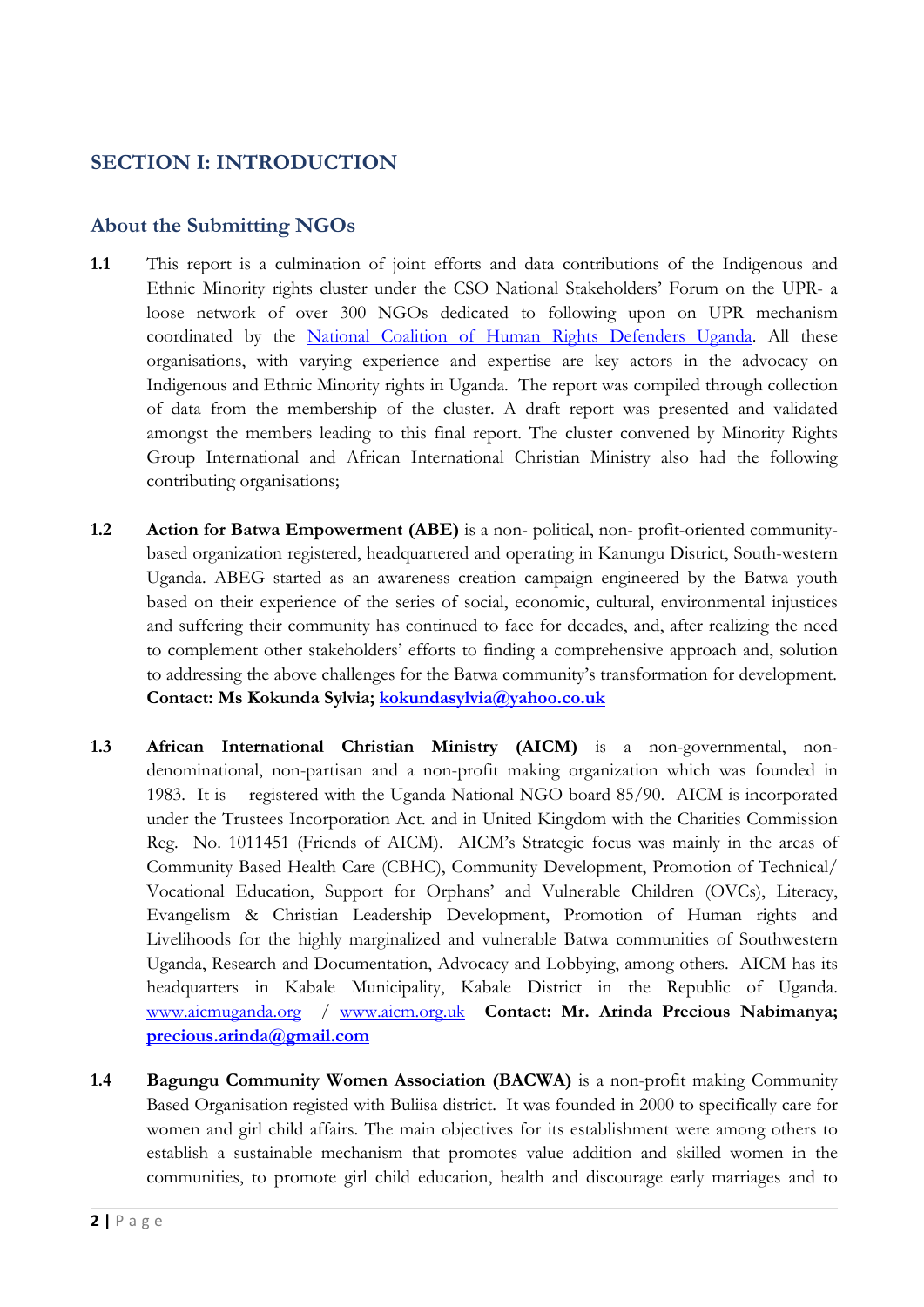provide counselling to the members and their families, including children especially the orphans, children with disabilities, and other vulnerable children, school dropouts, adolescents, youth about sexual promiscuity and drug abuse. **Contact: Ms Suzan Wandera Abwooli; [wanderasusie@yahoo.com](mailto:wanderasusie@yahoo.com)**

- **1.5 Benet Lobby Group (BLG)**, is <sup>a</sup> nongovernmental organization that operates in the districts of Kween, Kapchorwa and Bukwa, in the sub counties bordering Mount Elgon national park. The organization was formed in 1972 as <sup>a</sup> pressure group to act as <sup>a</sup> voice to the unsettled Benet people (Ndorobos). In order to end these injustices, BLG has engaged in <sup>a</sup> number of activities with different organizations, stakeholders and the community within the Benet community. BLG has since then been lobbying for permanent resettlement, accession of social services like good roads, hospitals, schools, and good water from the government. It became <sup>a</sup> CBO in 1999, and then registered as <sup>a</sup> local NGO in 2006. **Contact: Mr Mungech Chebet; mungec[h@gmail.com](mailto:mungech@gmail.com)**
- **1.6 Bugungu Heritage and Information Centre (BHIC)** is <sup>a</sup> Non-Profit Community Based Organization founded and registered in 2013 with Buliisa District Local Government'<sup>s</sup> Community Service Department. It was created with the major aim of closing cultural heritage and Information gaps that existed in the face of oil and gas discovery and exploration in the region. It also focuses on Environmental conservation, Human Rights, and food security. **Contact: Mr. Kiiza Moses; +256770711833**
- **1.7 ELIANA <sup>R</sup>'<sup>s</sup> & JAMP Banyabindi Foundation (ERJBF)** is <sup>a</sup> project-oriented organization founded in 2004 and composed of orphans, disabled children who are mentally retarded and others born physically fit. It focuses on environmental protection, education, ethnic minority rights, training, economic empowerment, research, culture and land rights. **Contact: Mr.** Elisha Mugisha Ateenyi; [isebantu.entale@gmail.com](mailto:isebantu.entale@gmail.com)
- **1.8 Maragoli Community Association (MCA)** is <sup>a</sup> non-governmental organization founded in 1998 and registered as <sup>a</sup> CBO in 2016. MCA was formed to fight for recognition of the Maragoli as one of the indigenous communities in Uganda. In order to settle these issues, the MCA engages in <sup>a</sup> number of activities with different stake holders in the government and the communities around the Maragoli including petitioning the offices of the President, Speaker of Parliament and Equal Opportunities Commission. In addition to citizenship recognition, MCA works towards ensuring that Maragoli community members enjoy full rights to social services such as health and education and other political rights like any other citizens of Uganda. MCA currently operates in the districts of Kiryandongo, Masindi, Hoima, Bugiri and Iganga. **Contact: Mr. Mwale Paul; [mwalepauls@gmail.com](mailto:mwalepauls@gmail.com)**
- **1.9 Minority Rights Group International (MRG)** is an international human rights nongovernmental organization working to secure rights for ethnic, religious and linguistic minorities and indigenous peoples around the world. It has <sup>a</sup> consultative status with the United Nations Economic and Social Council (ECOSOC) and observer status with the African Commission for Human and Peoples' Rights. MRG'<sup>s</sup> head office is in London, United Kingdom with Africa Regional Office in Kampala, Uganda. It operates in Africa, Asia and Europe (non-European Union countries). Through training and education, legal cases,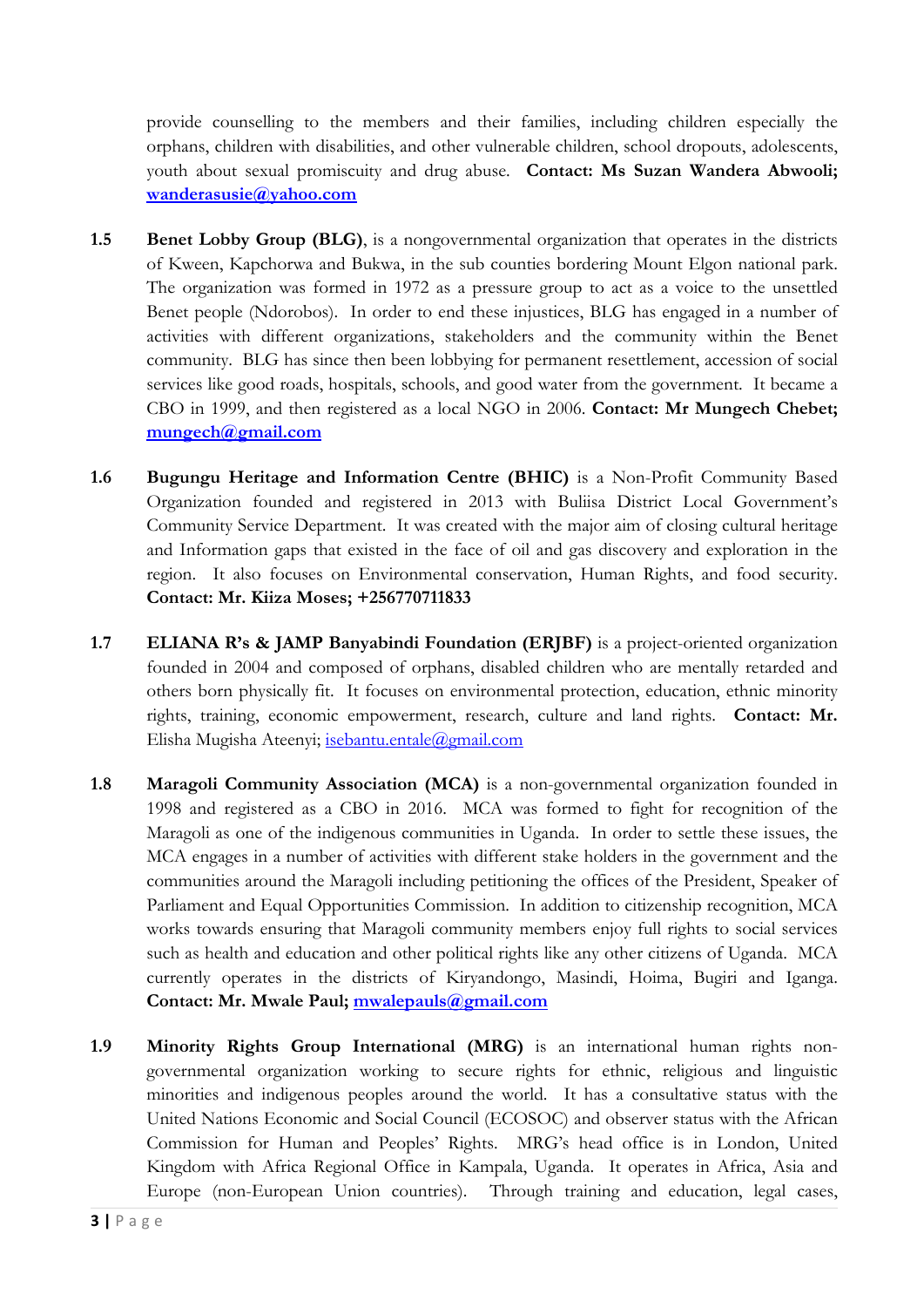publications and the media, MRG supports minority and indigenous peoples as they strive to maintain their rights to the land they live on, the languages they speak, to equal opportunities in education and employment, and to full participation in public life. [www.minorityrights.org](http://www.minorityrights.org). Contact: Agnes Kabajuni; [Agnes.Kabajuni@minorityrights.org](mailto:Agnes.Kabajuni@minorityrights.org)

- **1.10 Mount Elgon Benet Indigenous Ogiek Group (MEBIO)** is <sup>a</sup> Community Based Organization, formed and registered in 2012 by concerned community members in the Benet resettlement area. The prime objective of the association is to champion the plight of its people who are facing not only marginalization, but also discrimination and human rights violations. **Contact: Mr. Alex Yesho; arapsamsonyes[hoalex@gmail.com](mailto:arapsamsonyeshoalex@gmail.com)**
- **1.11 National Coalition of Human Rights Defenders Uganda (NCHRDU)**, created in 2013, is <sup>a</sup> network of individuals and organizations working to promote the protection of Human Rights Defenders (HRDs) in Uganda by facilitating synergy, cooperation and sharing of best practices among HRD community. With <sup>a</sup> membership of 160 individual Human Rights Defenders and organizations its work is focused in all regions in Uganda. It plays an integral role in harnessing <sup>a</sup> transparent and accountable working environment for HRDs in Uganda. **Contact: Mr. Robert <sup>R</sup> Kirenga, [info@hrdcoalition.ug](mailto:advocacy@hrdcoalition.ug)**
- **1.12 North Karamoja Indigenous Minority Group Platform (NKIMGP)** is <sup>a</sup> Community Based Organization (CBO) formed by five (5) indigenous minorities in Karamoja viz; Nyangia, Ngokutio, Katebo (Mening), Ngiporein and Ik. Furthermore, it is <sup>a</sup> registered CBO under Kaabong District Local Government (KDLG/CBSO/300). Formed in <sup>2015</sup> for the communities to have <sup>a</sup> voice against marginalization on key issues like inequality, exclusion in employment, poverty, land related issues, healthcare and education among the minorities in the three (3) districts of Kaabong, Karenga and Kitgum. **Contact: Mr. Samuel Okene Ayaru; [kenayarus@gmail.com](mailto:kenayarus@gmail.com)**
- **1.13 Rwenzori Empowerment Programs of Transformation and Action (RWEPOTA).** RWEPOTA is <sup>a</sup> non-governmental organization formed in June 2006 and operating in the Rwenzori western region of Uganda. The organization was started by some people who had tested living positive with the HIV/AIDS. Therefore, the formation of RWEPOTA was based on the need to reduce the prevailing of HIV/AIDS and violation of human rights, to enhance child protection, improved livelihood skills and environmental conservation. **Contact: Ms Kabarokole Janet Kagaba; [jannetkabarokole@gmail.com](mailto:jannetkabarokole@gmail.com)**
- **1.14 Tapac Intergrated Development Organization (TIDO)** is <sup>a</sup> Community Based Organization formed in 2018. It works on such issues as environmental management, education, early/forced marriages, Female Genital Mutilation (FGM) and alcoholism among the Tepeth Community. It currently operates in Moroto district in Uganda. **Contact: Ms Adupa Stephany; [adupastephanie@gmail.com](mailto:adupastephanie@gmail.com)**
- **1.15 United Organization for Batwa Development in Uganda (UOBDU)** was established in 2000 by the Batwa themselves and registered in 2002 as <sup>a</sup> national NGO. It aims to support Batwa in Uganda to address their land issues and other socioeconomic problems and to help them develop sustainable livelihoods. <https://uobdu.wordpress.com> **Contact: Ms** Zaninka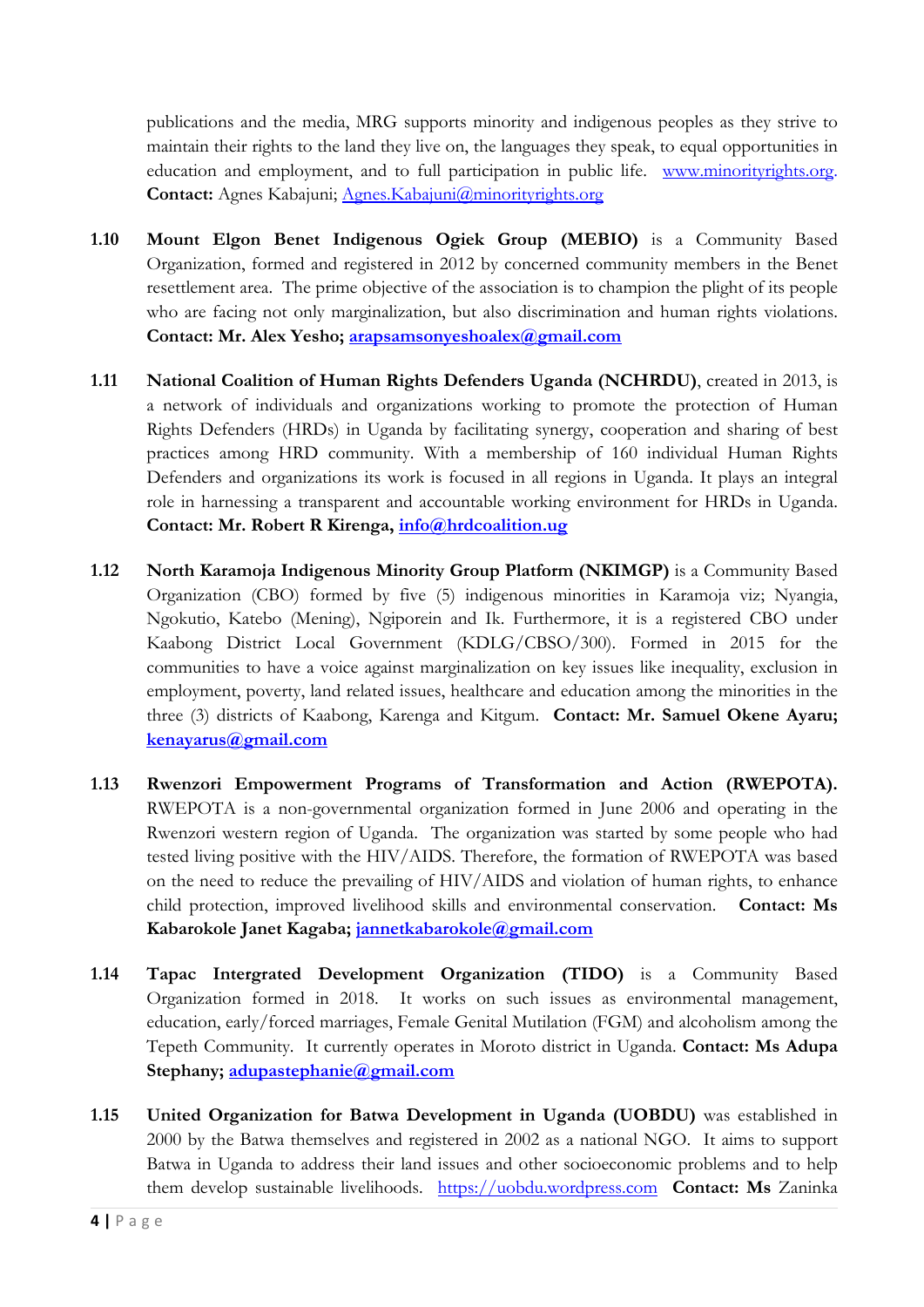# **SECTION II:**

# **PROGRESSIVE RATIFICATION AND DOMESTICATION OF LEGAL FRAME WORK ON MINORITIES**

2.1 The very first article of Universal Declaration of Human Rights puts it clear that 'All human beings are born free and equal in dignity and rights. They are endowed with reason and conscience and should act towards one another in <sup>a</sup> spirit of brotherhood' 1 . In the same vein, the International Covenant on Civil and Political Rights stipulates that (Art 26) 'All persons are equal before the law and are entitled without any discrimination to the equal protection of the law. In this respect, the law shall prohibit any discrimination and guarantee to all persons equal and effective protection against discrimination on any ground such as race, colour, sex, language, religion, political or other opinion, national or social origin, property, birth or other status.' These human right principles are also echoed by the Uganda Constitution in its Art <sup>21</sup> (1) saying 'All persons are equal before and under the law in all spheres of political, economic, social and cultural life and in every other respect and shall enjoy equal protection of the law.' As such, no one should be discriminated against on any basis whatsoever, be it sex, race, colour, ethnic origin, tribe, birth, creed or religion, social or economic standing, political opinion or disability.

### **Minority-Groups/Communities in Uganda**

- 2.1. As <sup>a</sup> country, Uganda is endowed with multi-tribal population composition and the 1995 constitution explicitly recognizes 56 tribes and recent amendments place them at 65. Among these tribes, some have become minority, not only in numbers, but also in terms of their socio-economic and political inclusion. The minority communities are found in different regions of the country. Some of the commonly recognized minority communities are identified as: in the North East – Alur, Ik (Teuso), Tepeth and Karamojong cluster; in North West – Lugbara, Luluba, Ma'di, Kakwa and Nubian; in the Eastern – the Benet (Ndorobo); in the Mid-Western –,Bakenyi, Bavuma, Soo; and in the South West– Batwa, Basongora, Banyabindi, Bamba, Bakonzo<sup>2</sup>.
- 2.2. Though there is no universally agreed upon definition of "minority groups", such groups share same plights of discrimination manifest in form of poor services (health, education, water…) compared to other tribes. In the United Nations Minorities Declaration, the term "minorities" refers to <sup>a</sup> group of people based on national or ethnic, cultural, religious and linguistic identity. Minority community can also be referred to as "A group numerically inferior to the rest of the population of <sup>a</sup> State, in <sup>a</sup> non-dominant position, whose members - being nationals of the State possess ethnic, religious or linguistic characteristics differing from those of the rest of the population and show, if only implicitly, <sup>a</sup> sense of solidarity, directed towards preserving their culture, traditions, religion or language 3 ".
- 2.3. Not specifying, or defining, who minorities are, the 1995 Uganda constitution in Art 36 states one of the rights of minorities: "minorities have <sup>a</sup> right to participate in decision-making processes and their views and interests shall be taken into account in the making of national plans and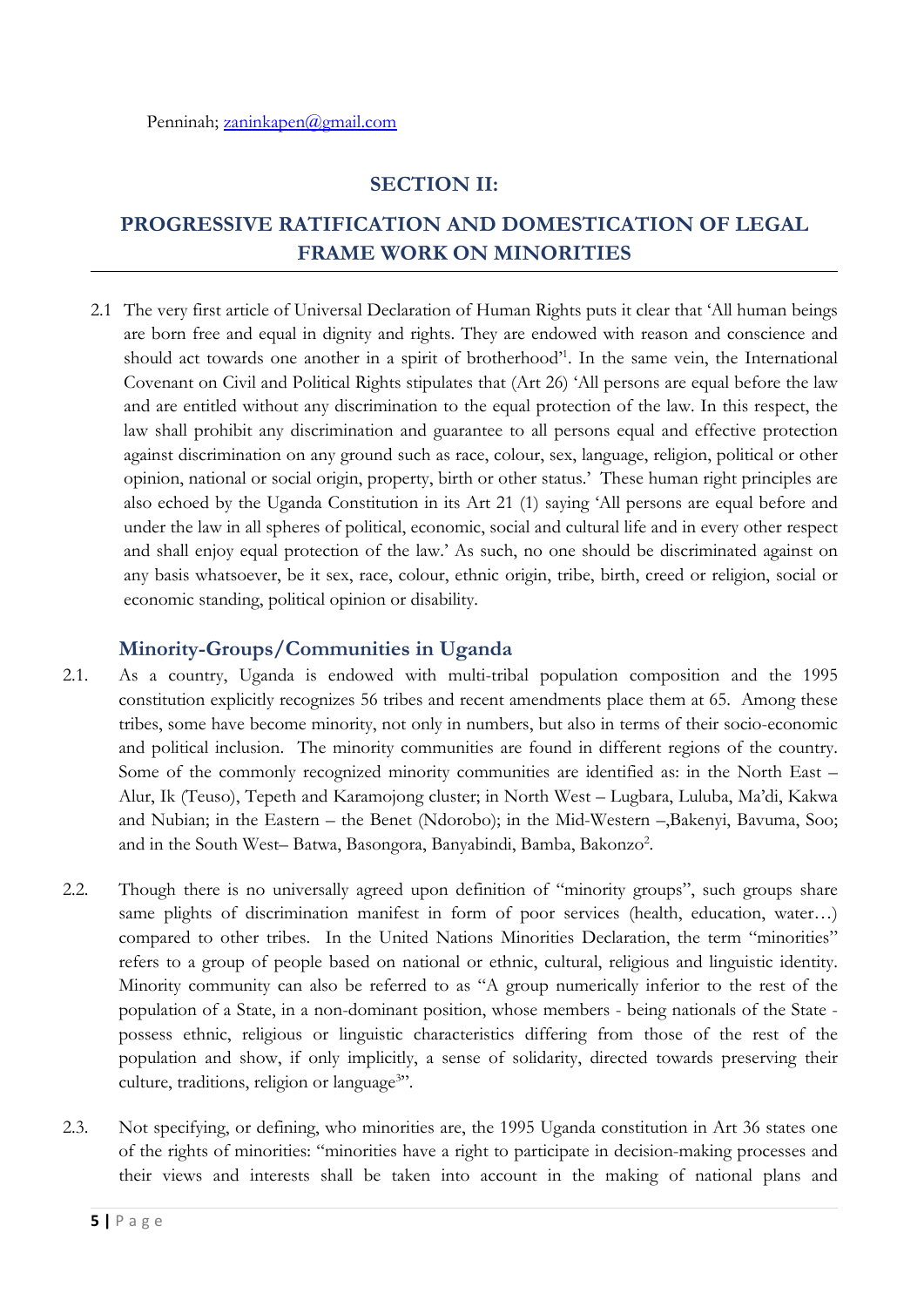programmes' 4 . Whereas this provision is good, its implementation becomes difficult as it lacks terms of reference and clarities as to who the end beneficiaries are.

2.4. This report, which is jointly submitted by organisations described on pages 2-3 working for the protection and promotion of minority and indigenous communities, highlights some of human violations that these communities are facing. It refers to situations or developments that occurred between January 2017 and December 2020. Its main focus is on issues around access to education, health services, land and natural resources, political participation and citizenship recognition with reference to the Batwa (Kabale, Rubanda Kisoro and Kanungu), Banyabindi (Kasese), Batuku (Ntoroko), Benet (Kapchorwa, Kween and Bukwo), Bagungu (Buliisa), Maragoli (Kiryandongo), Tepeth (Moroto) and Ngikutio (Karenga).

# **Progressive Ratification of International Human Rights Instruments that respect, promote rights of Minorities**

- 2.5. In addition to the Constitution and other domestic laws, Uganda committed to respecting human rights of her citizens in accordance with other regional and international human right treaties which it ratified. Among these are:
	- a. African Charter on Human and Peoples" Rights <sup>1986</sup>
	- b. International Covenant on Economic, Social and Cultural Rights 1987
	- c. International Covenant on Civil and Political Rights 1995
	- d. Convention on the Elimination of All Forms of Racial Discrimination 1986
	- e. Convention on the Elimination of All Forms of Discrimination against Women 1985
- 2.6 Both Universal Declarations of Human Rights (1948) and the United Nations Declaration on the Rights of Indigenous People (UNDRIP 2007) lay foundation for human rights standards and fundamental freedoms as the guarantee of the rights of indigenous people across the globe. Specifically, Article (26) of UNDRIP states that<sup>5</sup>:
	- (i) Indigenous people have the rights to the lands, territories and resources which they have traditionally owned, occupied or otherwise used or acquired,
	- (ii) Indigenous people have the right to own, use and develop and control the lands, territories and resources that they possess by reason of traditional ownership or other traditional occupation or use as well as those which they have otherwise acquired, and
	- (iii) States shall give recognition and protection to these land, territories and resources. Such recognition shall be conducted with due respect to the customs, traditions and land tenure system of the indigenous peoples concerned.
- 2.7 In the same vein, Declaration on the Rights of Persons belonging to National or Ethnic, Religious and Linguistic Minorities (1992) 6 . Article (1) states:
	- (i) States shall protect the existence and the national or ethnic, cultural, religious and linguistic identity of minorities within the respective territories and shall encourage conditions for the promotion of that identity;
	- (ii) States shall adopt appropriate legitimate and other measures to achieve these.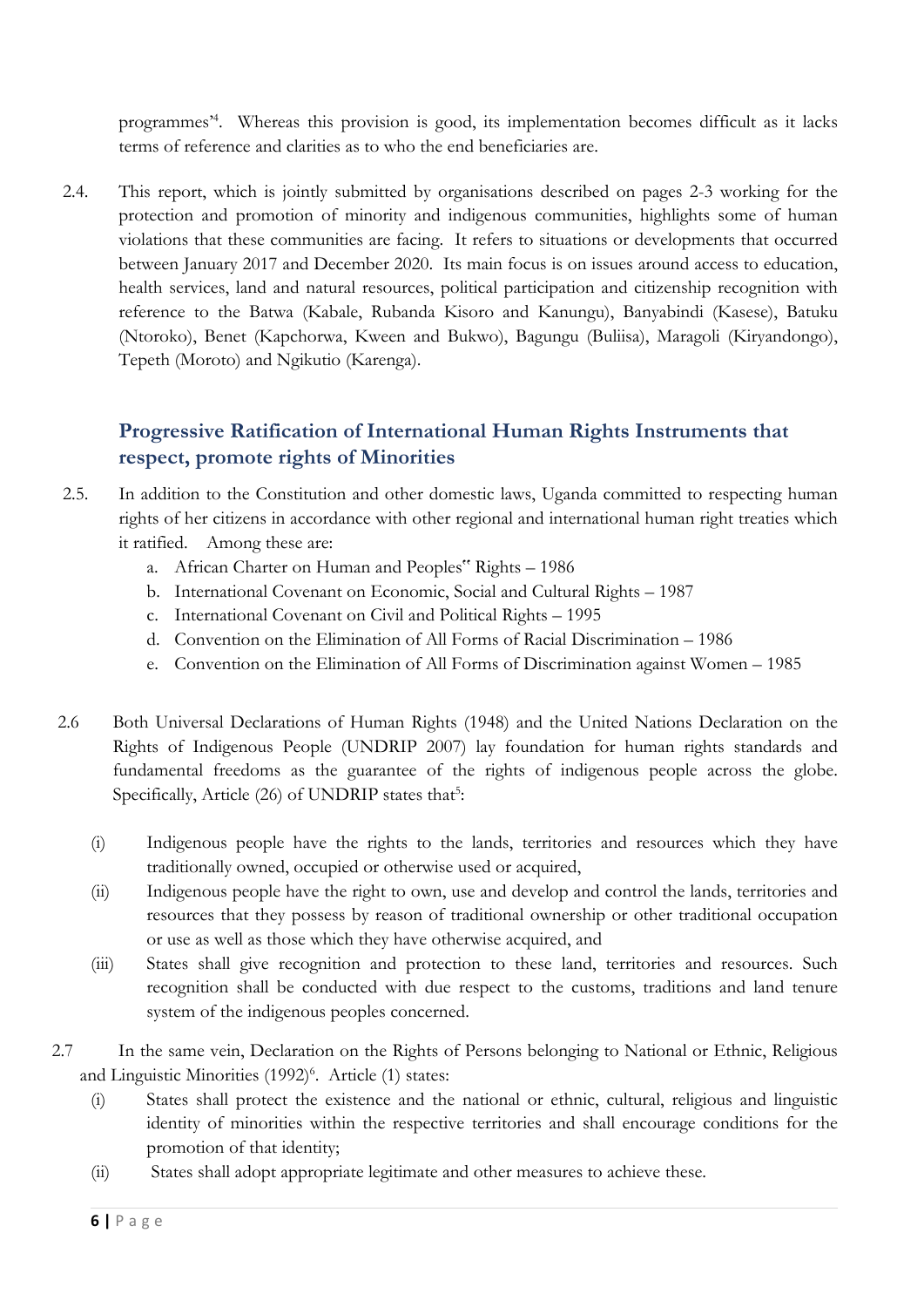Article 2 states:

- (i) Persons belonging to national or ethnic, religious and linguistic minorities (herein-after referred) to as persons belonging to minorities have the right to enjoy their own culture, to protect and practice their own language in private and in public freely and without interference or any form of disagreement,
- (ii) Persons belonging to minorities have the right to participate effectively in cultural, religious, social, economic and public life; and
- (iii) Persons belonging to minorities have the right to participate effectively in decisions on the national and where appropriate, regional level concerning the minority to which they live in, in <sup>a</sup> manner not in compatible with national legislation.
- 2.8 The 1995 Uganda Constitution, in its Article 30, guarantees the right to education for all persons. Programmes on Universal Primary Education (UPE), Universal Secondary Education (USE) and Uganda Post-Primary Education and Training (UPPET) have been emphasized under the Vision 2040 and the National Development Plan <sup>I</sup> and II. These are opportunities for addressing disparity in access to education, exclusion and achieving higher education for ethnic minority. Whereas no direct exclusion of ethnic minority from accessing these programmes exists, little has been done to guarantee special consideration for ethnic minority youth and children to access these programmes mainly because of lack of adequate representation and participation in decision making levels.
- 2.9 Article (32) of the constitution (1995) obligates states to take affirmative action in favor of marginlized groups on the basis of gender, age, disability or any other reason created by history, tradition or customs for addressing imbalance that parliament shall make relevant laws, including the establishment of on equal opportunities commission for the purpose of giving full effect of clause (i) of Article 32.
- 2.10 Article 36 of the constitution (1995) offers protection of minorities by granting them the rights to participate in decision making process and their views and interests taken into account while making national development plans.
- 2.11 The Land Act of 1998, the Uganda Wildlife Act 1996, and the National Environment Statute of 195 protect customary interests in land and traditional uses of forests. However, these laws also have claw backs; they authorize the government to exclude human activities in any forest area by declaring it <sup>a</sup> protected forest or National Park, within which activities are regulated, thus nullifying the full customary land rights of indigenous minority peoples.
- 2.12 The National Land Policy 2013, elaborately recognizes the vulnerability of ethnic minorities and indigenous pastoralists and recognizes that land rights of pastoral communities will be guaranteed and protected by the State; (i) ensure that pastoral lands are held, owned and controlled by designated pastoral communities as common property under customary tenure 7 . The policy further provides for protection of pastoral lands from indiscriminate appropriation by individuals or corporate institutions under the guise of investment and considers land swapping, resettlement or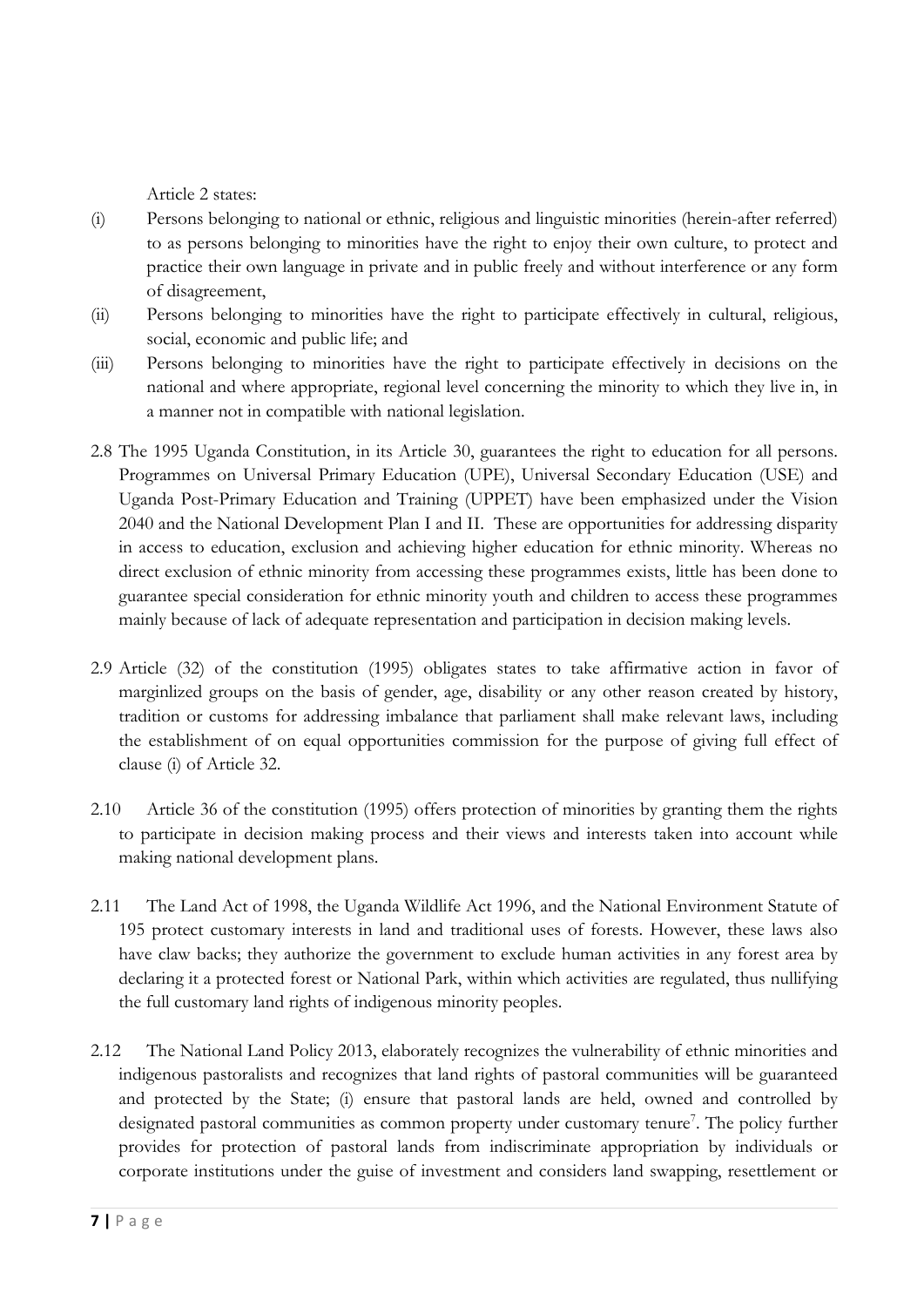compensation for pastoral communities displaced by government from their ancestral lands. The policy also calls for government to redress the rights of ethnic minorities in natural habitats and to take measures to establish regulations by Statutory Instrument to: recognize land tenure rights of minorities in ancestral lands; document and protect such de facto occupation rights against illegal evictions or displacements; consider land swapping or resettlement or compensation in the event of expropriation of ancestral land of minorities for preservation or conservation purposes; set terms and conditions for displacement of minorities from their ancestral lands in the interest of conservation or natural resources extraction. Largely the Land policy remains unimplemented in these areas<sup>8</sup>.

2.13 With all these National, Regional and International legal and Policy frameworks in place, there have been inequalities among various communities in Uganda stemming from lack of mechanisms to ensure all citizens enjoy government services evenly. The most victim communities have been minorities who lag behind as far as development programmes are concerned. Historically ethnic minorities, like the Bagungu, Banyabindi, Batuku, Batwa, Benet, Maragoli, Ngikutio and Tepeth in Uganda continue to suffer, disempowerment and discrimination on economic, social and cultural grounds. Their livelihood is threatened mainly by the dwindling access they have to land and natural resources on which they depend either as pastoralists or as hunt-gatherers.

#### **SECTION III:**

# **EMERGING DEVELOPMENTS ON THE HUMAN RIGHTS SITUATION RELATING TO ACCESS TO SERVICES AND NATIONAL PROGRAMMES AND OPPORTUNITIES BY MINORITY AND INDIGENOUS GROUPS IN UGANDA**

#### **The Right to Health of Minority and Indigenous**

- 3.1 Although all communities in Uganda are expected to access available health services without discrimination, there is limited statistics on the levels of access and use of health services by ethnic minorities. No disaggregated data on access to health services by ethnic minorities is readily available to inform planning of health programmes.
- 3.2 AICM'<sup>s</sup> assessment of access to education and health services (2021), found out that, most Batwa communities (69%) do not access nearest standard health facility within <sup>a</sup> radius of 5km. 94% of Batwa could not afford to pay for charges on health care services at private facilities and 67% of Batwa reported lack of medicine in their local health facilities. All these add up to health care services challenge to Batwa community in Uganda. After the issuance of National IDs, most services are offered to citizens on presentation of ID. The Maragoli community members without IDs do not ge<sup>t</sup> health services from government health facilities.
- 3.3 After trailing for long distances, minority and indigenous peoples access same health facilities with the majority communities. The Benet who are still squatting on the national park land face <sup>a</sup> somewhat peculiar challenges since no health facilities can be constructed on such land. They have to go down mountain for health services which poses <sup>a</sup> great risk in case of emergencies such maternal related services or epidemic outbreak.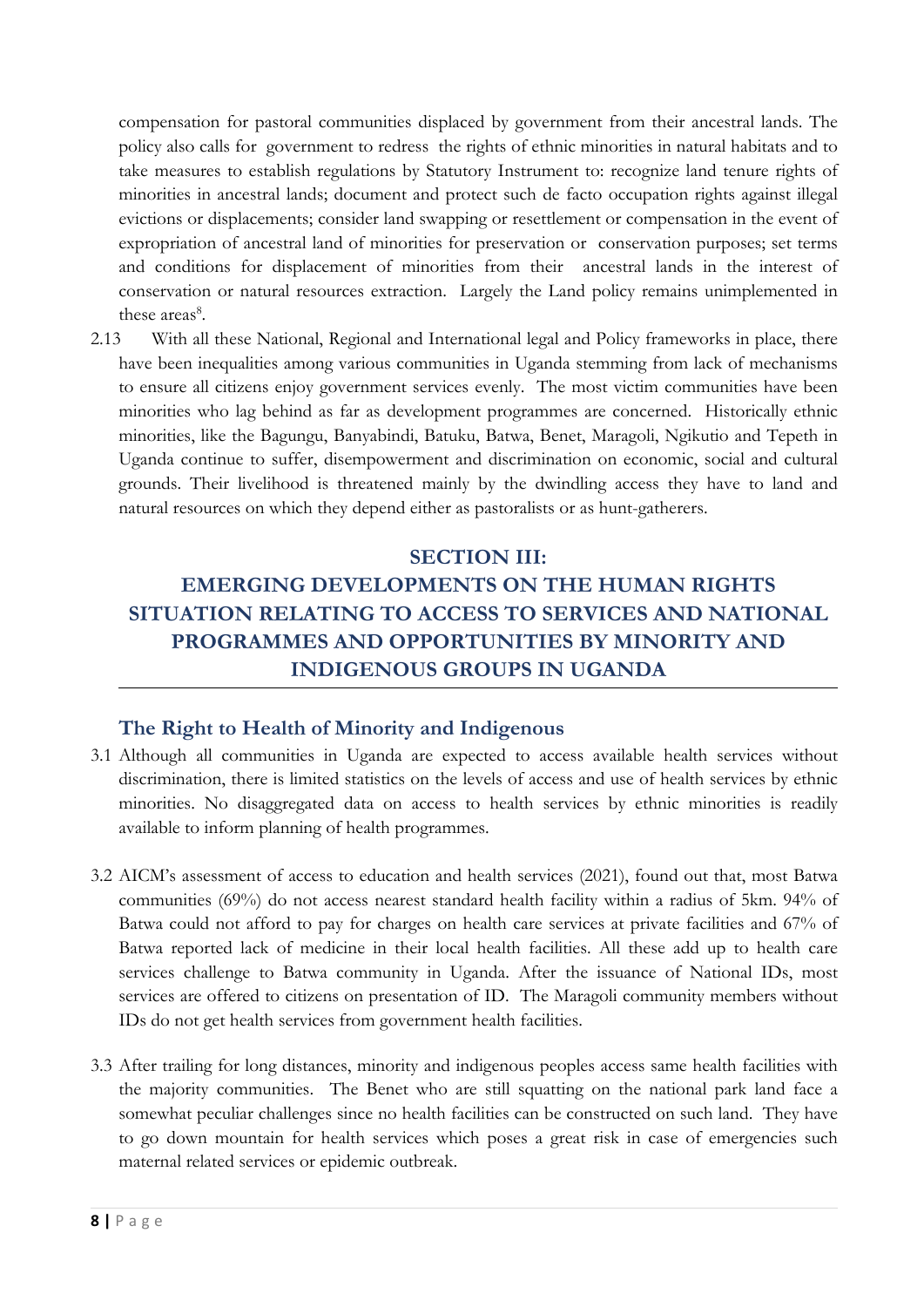- 3.4 In some health centres, the minority and indigenous peoples face <sup>a</sup> number of problems where health workers exhibit negative attitude towards them, most especially describing them as dirty. As minority and indigenous peoples' health facilities are mostly located in remote areas without enough drugs, they find it difficult to buy drug for themselves from private drug shops due to poverty.
- 3.5 In areas where ethnic minorities are settled, access health services is still low due to long distances to be covered compounded with poor road networks. Also these health facilities are lacking medicines whereby patients are advised to buy from private drug shops ye<sup>t</sup> they cannot afford due high level of poverty.

# **Right to Education of Minority and Indigenous**

- 3.6 The ethnic minority are found in the remotest parts of the country. The schools available are universal primary free schools. These are often characterized by poor quality, in some cases lack of infrastructure, teachers and children of ethnic minorities have to trek long distances to reach these schools. For example, the Batwa and Benet who live at the peripheral of other communities walk long distances to access schools. Whereas this also applicable to other marginalized communities, the ethnic minority like the Batwa and the Benet are disproportionately affected.
- 3.7 According to BMCT Batwa Census Report (2016), 49.8% of Batwa never went to School and only 0.3 % of Batwa had tertiary/University education<sup>9</sup>. Further, AICM's education and health access assessment report (2021) also revealed that 64% of Batwa household heads did not attend schools and school dropout rates among Batwa children was high at 51.4  $\%^{10}$ .
- 3.8 In the Benet temporal settlements classroom structures are still of poor quality built of mud and timber due to the government restrictions that some areas are considered to be within the national park where no permanent structures are allowed.
- 3.9 The historical rampant poverty among minority and indigenous peoples emanating from lack of land limiting economic opportunities has negatively affected their education. Children of ethnic minorities like Batwa do not attend school regularly and experience high school dropout rates since they cannot afford the cost of education such as school uniform, scholastic materials among others. Lack of income make it impossible for minority peoples to afford quality education majorly offered in private schools concentrated in urban areas and very expensive. Tuition fees for higher institutions like universities and colleges are considerably too high to be afforded by already poverty stricken Batwa and Benet parents. This is worsened by the fact that parents can'<sup>t</sup> provide food for their children. In such circumstances, majority of them do not complete education level hence becoming victims of child labour in search of <sup>a</sup> better life, or resorting to early marriages for girls.
- 3.10 The current curriculum allows every Ugandan child in lower primary (p.1-p.3) to be instructed in their mother tongue. However, current primary school curriculum is designed in such <sup>a</sup> way that the language of the majority community is taught at the detriment of the language spoken by minority hence depriving children of fully learning their mother tongues. This kind of forced assimilation is experienced, for example, by the Banyabindi and Basongola (Kasese district) where Lhukonzo is used instead of Runyabindi and Rusongola; the Maragoli (Kiryandongo district) are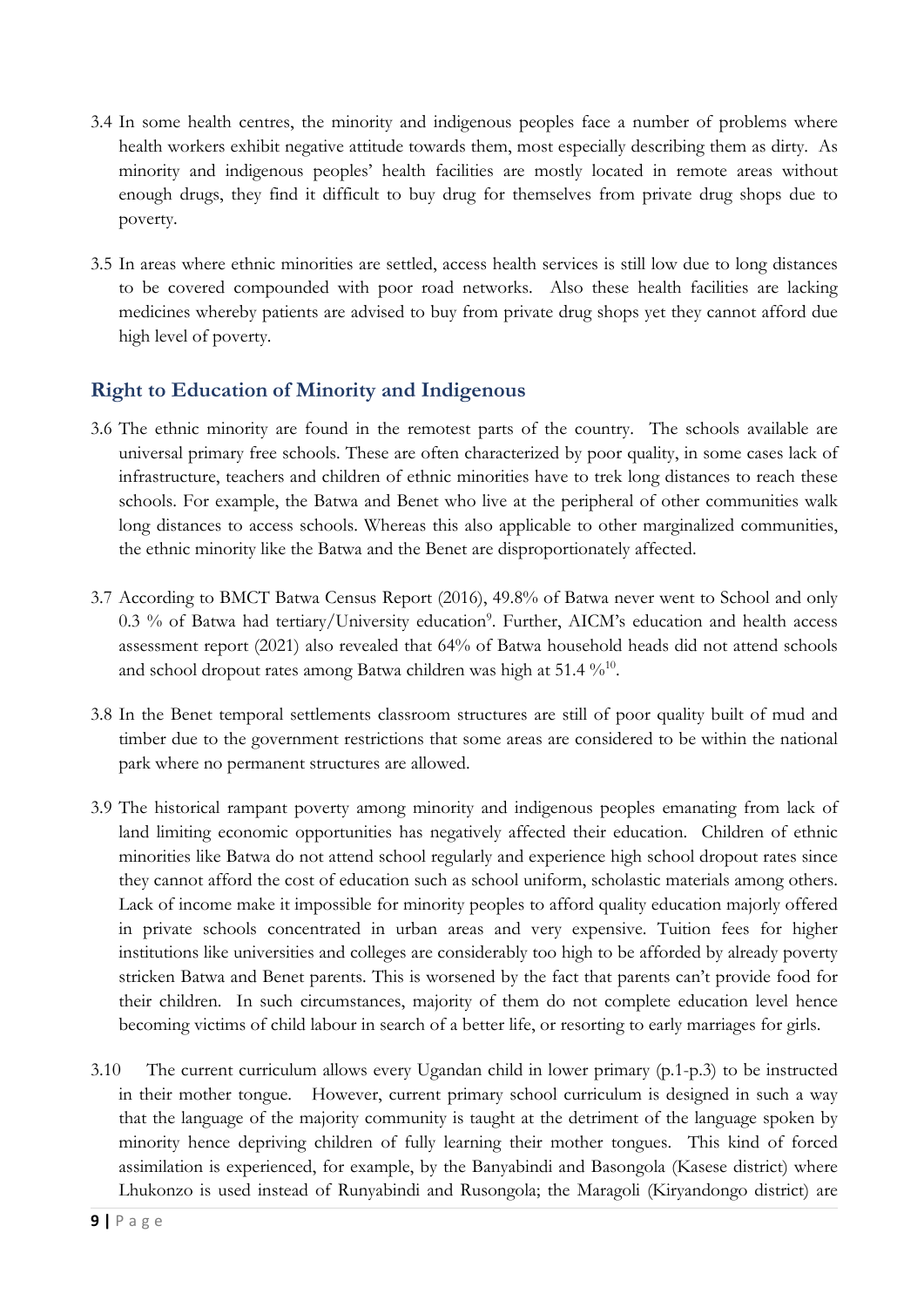taught in Runyoro instead of Ruligoli. This leads to poor performance hence school dropouts among the indigenous minority pupils due to lack of understanding of the new language. In <sup>a</sup> positive move, Equal Opportunity Commission had ordered the government to teach Banyabindi pupils in their mother tongue in a judgement passed on 14<sup>th</sup> August 2019.

# **Right To Self-Determination in the Use Of Natural Resources And Extractives**

- **3.11** Land as <sup>a</sup> natural resource is very important for incomes for majority rural populations. Most of the minority and indigenous peoples were evicted from their ancestral land with an aim of creating national parks. In this process, the principles of meaningful consultation, participation and prior and free consent were never applied to these communities. This resulted into persistent landlessness, extreme poverty conditions, isolation, exclusion and discrimination affecting their economic livelihoods and social cultural lifestyles. These communities live as squatters on other people'<sup>s</sup> land, for example, some Batwa in Kisoro and Kabale, Banyabindi in Kasese and Benet on land belonging to Mt Elgon National Park. They do not have land they can call their own for setting up their homestead, grazing their animals and growing crops.
- **3.12** Food security in the rural context is largely related to land. Minority peoples are able body people who can work to so as to put food on the table. However, due to landlessness or having small plots of land, they cannot produce enough. In most cases, they can only afford one meal <sup>a</sup> day, or go without meal at times. Due to lack of land, they are compelled to work for food from their neighbouring majority communities. The little produced is of poor quality therefore exposing them to malnutrition cases and other related diseases.
- **3.13** Majority of Batwa do not own land as evidenced by Bwindi Mgahinga Conservation Trust (BMCT) Batwa Census Report (2020) that 56.4% of Batwa in Bwindi Mgahinga Conservation Area (BMCA) do not have access to land and Kisoro District is the worst affected with 71.9% Batwa staying as squatters on other people's land compared to other districts in the region $^{\rm 11}$ .
- **3.14** Some ethnic minorities sought legal redress to claim land. For example, the Benet in 2005 (court) 12 and Banyabindi in 2019 (Equal Opportunity Commission) 13 . Both communities received <sup>a</sup> positive judgement but up to now government has not fully implemented the court decisions.
- **3.15** Another category of indigenous community affected by creation of national parks is "Pastoral communities". The 2013 National Land Policy recognizes that pastoral communities have been disadvantaged through loss of "land rights to conservation projects, mainly national parks and other government projects including government ranches and oil and gas exploration. This has led to depletion of their resources or landlessness. Privatization of communal grazing lands and other pastoral resources has forced some pastoral communities and ethnic minorities to invade other people'<sup>s</sup> lands causing tension and conflicts or to encroach on protected areas in their neighborhood."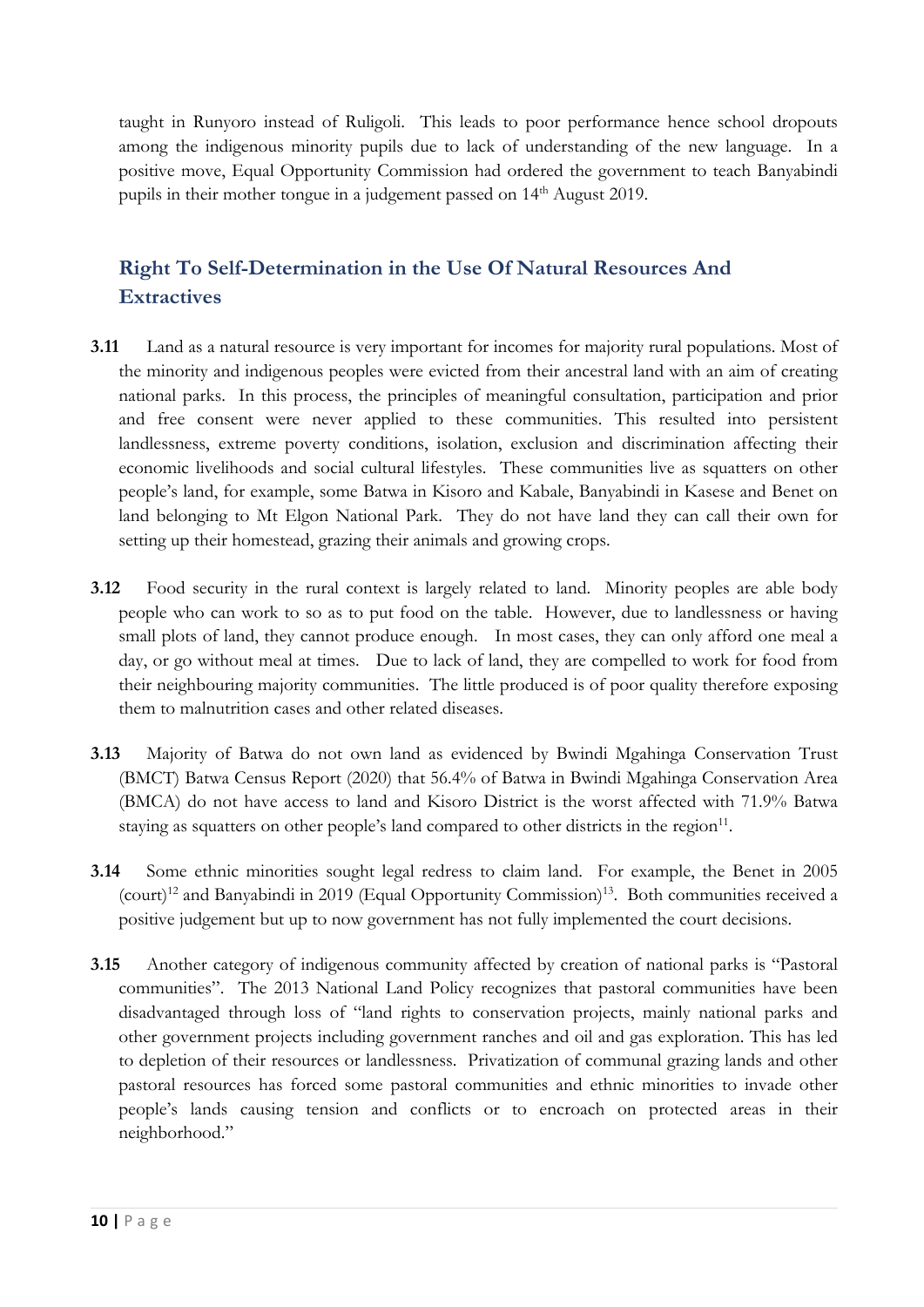- **3.16** The discovery of natural resources such as oil and gas and gold in Albertine region and Karamoja regions respectively has come as <sup>a</sup> blessing in terms boosting economic growth and creating jobs to Ugandans. In such areas where mineral resources have been discovered, the government shall protect the land rights of all owners of the areas<sup>14</sup>.
- **3.17** However, the extraction process has left locals greatly disadvantaged especially due to evictions from specific spots where oil was discovered and where oil processing facilities are to be built. The Bagungu in Buliisa district continue to lose land to the oil and gas sector, hence affecting their livelihoods that heavily depend on land. Many people depend on land for cultural practices, cattle rearing, medicinal plants/herbs and building materials. For example, people evicted from Kasinyi (Bulisa District) were not given adequate compensation.
- **3.18** Traditional places of worship continue to be affected by the oil and gas activities as sacred sites found within the land demarcated for the oil activities are demolished or forced to be relocated despite the plea from the custodians that their sites are immovable. For example, sites for Bahukwa clan in Kakindo village were relocated by Tullow oil and gas, whereas sites for Balima and Basingo/Bateera in Kasinyi were relocated by Total <sup>E</sup> & <sup>P</sup> Uganda. The principle of Free, Prior, and Informed Consent (FPIC) has been abused by the oil and gas companies as the Project Affected Persons are only informed that their land is going to be taken on the very day oil companies are mapping the land they (oil companies) are to use for their activities.

# **Citizenship Recognition and Attendant Rights and Freedoms**

**3.19** Whereas the 1995 Constitution of Uganda acknowledges existence of indigenous groups and has <sup>a</sup> list of such, the Benet and Maragoli are not among the recognized tribe. As such, the Benet and Maragoli were not able to ge<sup>t</sup> national IDs identifying them as such. Therefore, without national IDs, they are not able to process land title, access loans, vie for political positions, obtain passport or register SIM cards for communication.

# **SECTION IV: RECOMMENDATIONS**

- **4.1** Government should fully acknowledge the historical injustice faced by the Indigenous Peoples and adopt appropriate national legislation and policy to address the landlessness, marginalization, and discrimination caused by the creation of conservation areas.
- **4.2** Government under the Bureau of Statistics should support the Equal Opportunity Commission to develop clear indicators for gathering disaggregated data that capture the status of minority and indigenous peoples in Uganda mainly in the area of access to quality, affordable and equal health care, education, housing, arable lands and food security.
- **4.3** Government of Uganda should ratify the ILO Convention 169 Concerning Indigenous and Tribal Peoples in Independent Countries and follow this with domestic legislation that reinforce recognition of ethnic minority and indigenous population and address issues of substantive discrimination, exclusion and continued disrespect of their land rights.
- **4.4** Government should construct and adequately equip more health facilities in areas occupied by ethnic minorities, elevate and upgrade Health Centres III to Health Centres IV so that antenatal and others services come nearer to the local community to minimize death that are occasioned by long distances.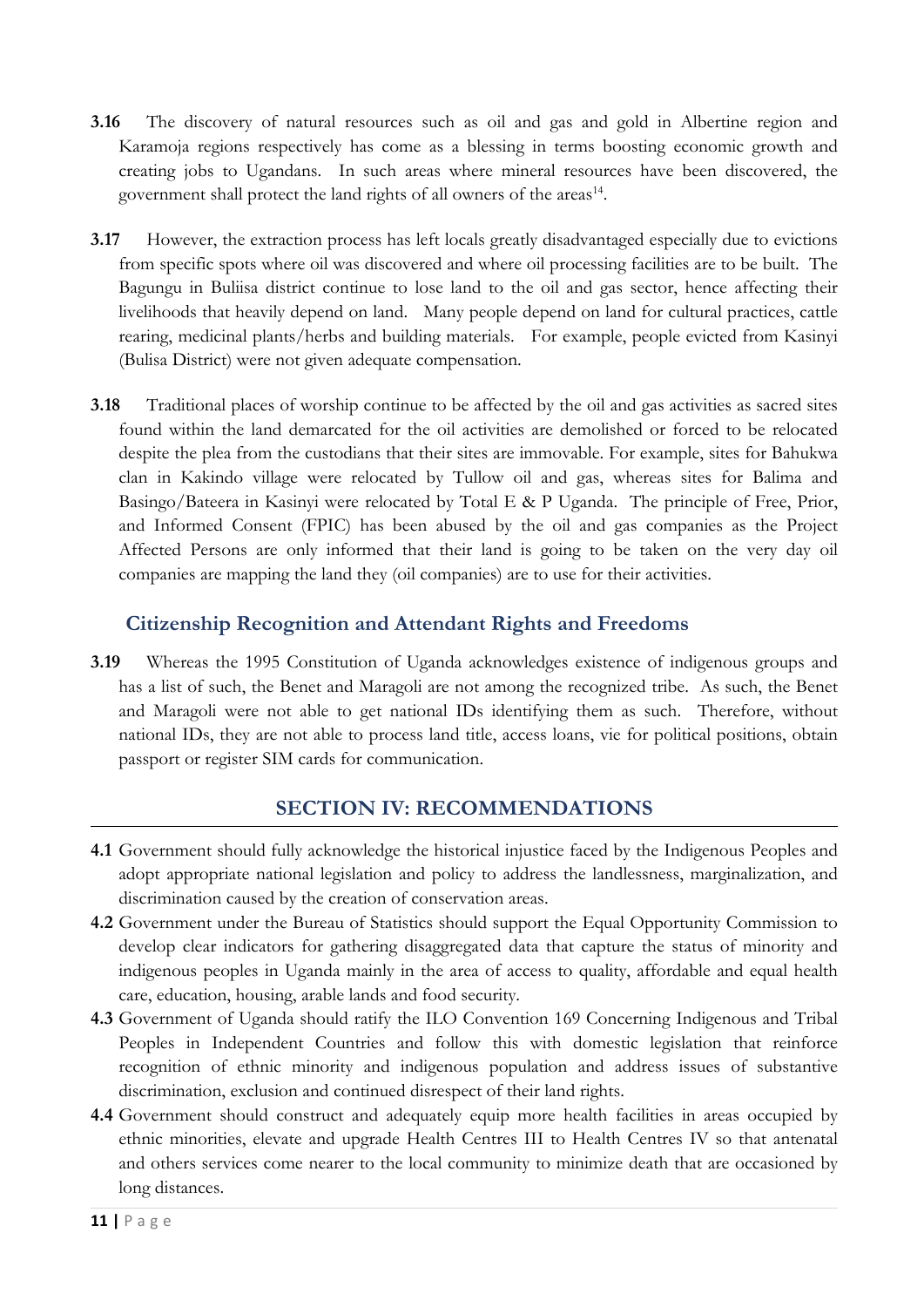# **Right to Health**

- **4.5** Uganda Government should build schools in areas occupied by ethnic minorities with qualified and enoug<sup>h</sup> teachers and adequate learning/teaching to improve and increase access to education and enhance retention in schools and completion.
- **4.6** Government should institute bursary schemes for secondary schools and higher institutions targeting ethnic minority children as <sup>a</sup> way of affirmative action.
- **4.7** Government, through ministry of education, should develop and emphasize an all-inclusive education curriculum that takes care of minority communities' languages in primary schools

### **Right to Property, Access to forestry lands and Compensation**

- **4.8** Government must pay prompt, adequate and fair compensation to ethnic minority groups that have been displaced from their ancestral lands by government action including preservation or conservation and exploitation of extractives.
- **4.9** The government should ensure that people evicted for extraction of oil, gas and other minerals are well compensated after consent.
- **4.10** Government through UWA and NFA should develop mechanisms for the ethnic and indigenous communities to access the forests at scheduled times to ge<sup>t</sup> local medicinal herbs and practice cultural/religious rites and also for grazing during disaster time of drought.
- **4.11** Government should de-gazette parts of forests/parks to settle all landless ethnic minorities to enable them practice farming to improve their livelihoods.
- **4.12** Government should fast-track the resettlement process of all indigenous communities who were evicted from their ancestral lands so that they can fully engage themselves in income generating activities.

# **Right to Recognition and Identity**

- **4.13** The government should revise the 1995 constitution to include Maragoli and Benet so as they are given national IDs indicating their respective tribes.
- **4.14** Government to issues national IDs to all Maragoli community members to enable the latter access all services that require one to have an ID as education and health services in government institutions, loans, land titles etc.
- **4.15** Government should implement the 2019 Equal Opportunity Commission order to instruct and teach Banyabindi pupils in lower classes in their mother language.
- **4.16** Government should ensure that the all ethnic minorities are represented in all political positions through affirmative action scheme.
- **4.17** The government should immediately and fully implement the 2005 Benet Consent judgement and the 2019 Equal Opportunity Commission judgement in favour of Banyabindi.

<sup>1</sup> United Nations, *Universal Declaration of Human Rights,* Accessible at [https://www.un.org/en/about](https://www.un.org/en/about-us/universal-declaration-of-human-rights)[us/universal-declaration-of-human-rights](https://www.un.org/en/about-us/universal-declaration-of-human-rights)